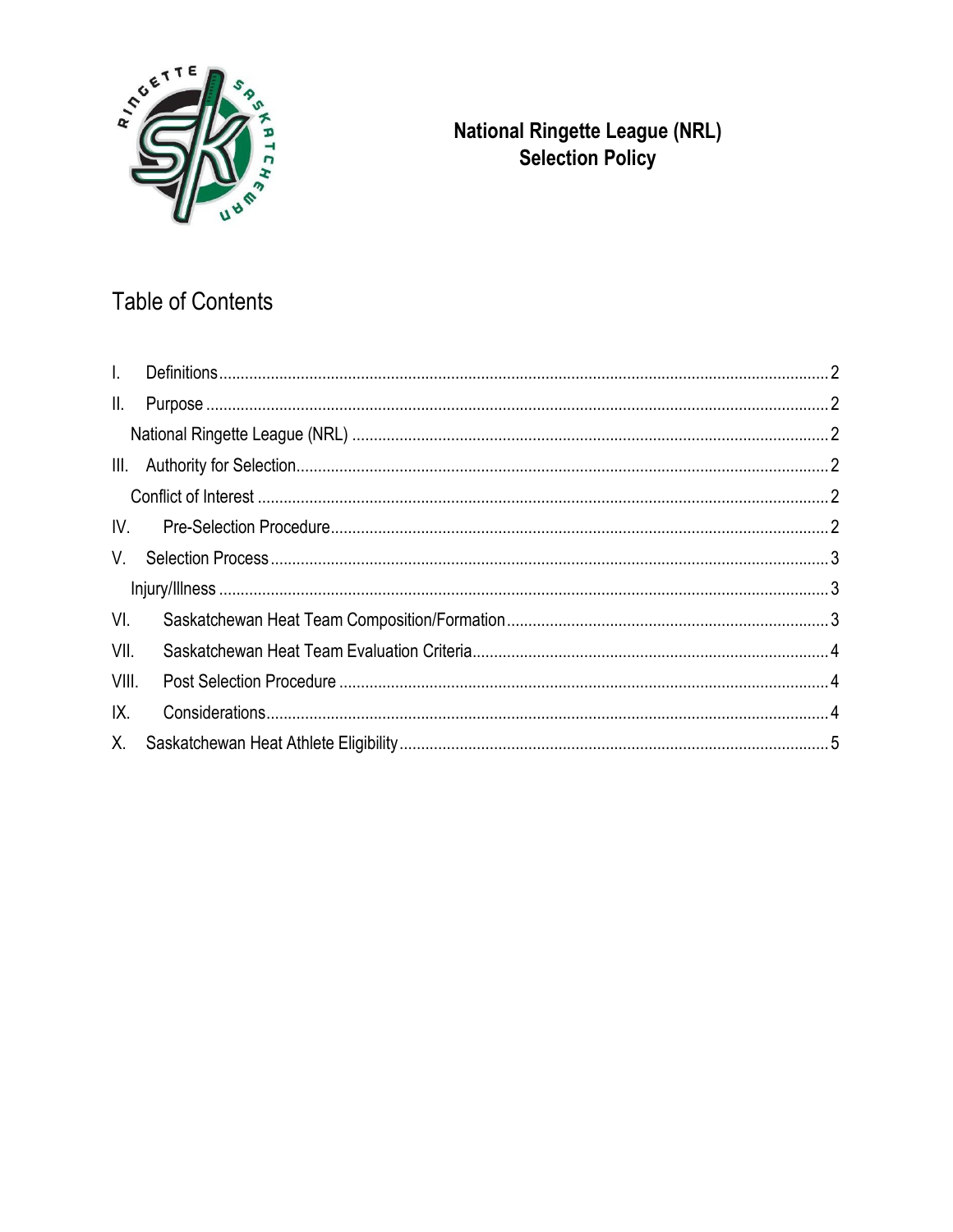## <span id="page-1-0"></span>**I. Definitions**

The following terms have these meanings in this Policy:

- − *"NRL" –* National Ringette League
- − *"Saskatchewan Heat"* National Ringette League team governed under Ringette Saskatchewan.
- − *"NRL Team Staff"*  Saskatchewan Heat NRL Team head coach and assistant coaches as selected by Ringette Saskatchewan.
- − *"Local Association"* any Ringette association that is a member of Ringette Saskatchewan (Buffalo Plains Ringette Association, Prince Albert Ringette Association, Regina Ringette Association, Saskatoon Ringette Association).
- − "*Athlete Selection Committee*" non-team staff member evaluators at evaluation camps.

#### <span id="page-1-1"></span>**II. Purpose**

This is policy is to be used to provide a process for athletes to be selected to the Saskatchewan Heat NRL Team. This policy applies to all events related to the National Ringette League.

#### <span id="page-1-2"></span>*National Ringette League (NRL)*

The National Ringette League is a high-performance training and competition program conducted and administered by Ringette Canada (RC) for athletes in the Train to Compete and Train to Win stages of Long Term Athlete Development. It is the showcase league for ringette in Canada and strives to be the premier women's sport league in the country.

#### <span id="page-1-3"></span>**III. Authority for Selection**

The Athlete Selection Committee for the Saskatchewan Heat is composed of the Team Staff and non-team staff members designated by the Team Staff and Ringette Saskatchewan. The non-team staff members will have extensive coaching or playing experience at the high-performance level.

Final decision-making on team selection resides with the Team Staff. The Athlete Selection Committee's role is to support the Team Staff through the evaluation process and review proposed selections from the Team Staff.

#### <span id="page-1-4"></span>*Conflict of Interest*

Look for a provision that dictates under what circumstances a decision-maker would have to remove themself from the selection process. If the decision-maker is a committee or a group formed by several individuals, a retraction is simple. However, if it is a single decision-maker, then another authority (another person or a committee) must be identified to replace them. If a selection committee is put in place, especially for this selection process, look for information on how it will be formed or on what basis individuals will be named to that committee.

#### <span id="page-1-5"></span>**IV. Pre-Selection Procedure**

− Evaluation/tryout camp dates and times will be advertised on Ringette Saskatchewan social media, Saskatchewan Heat social media, Ringette Saskatchewan website, Saskatchewan Heat website and communication to local associations.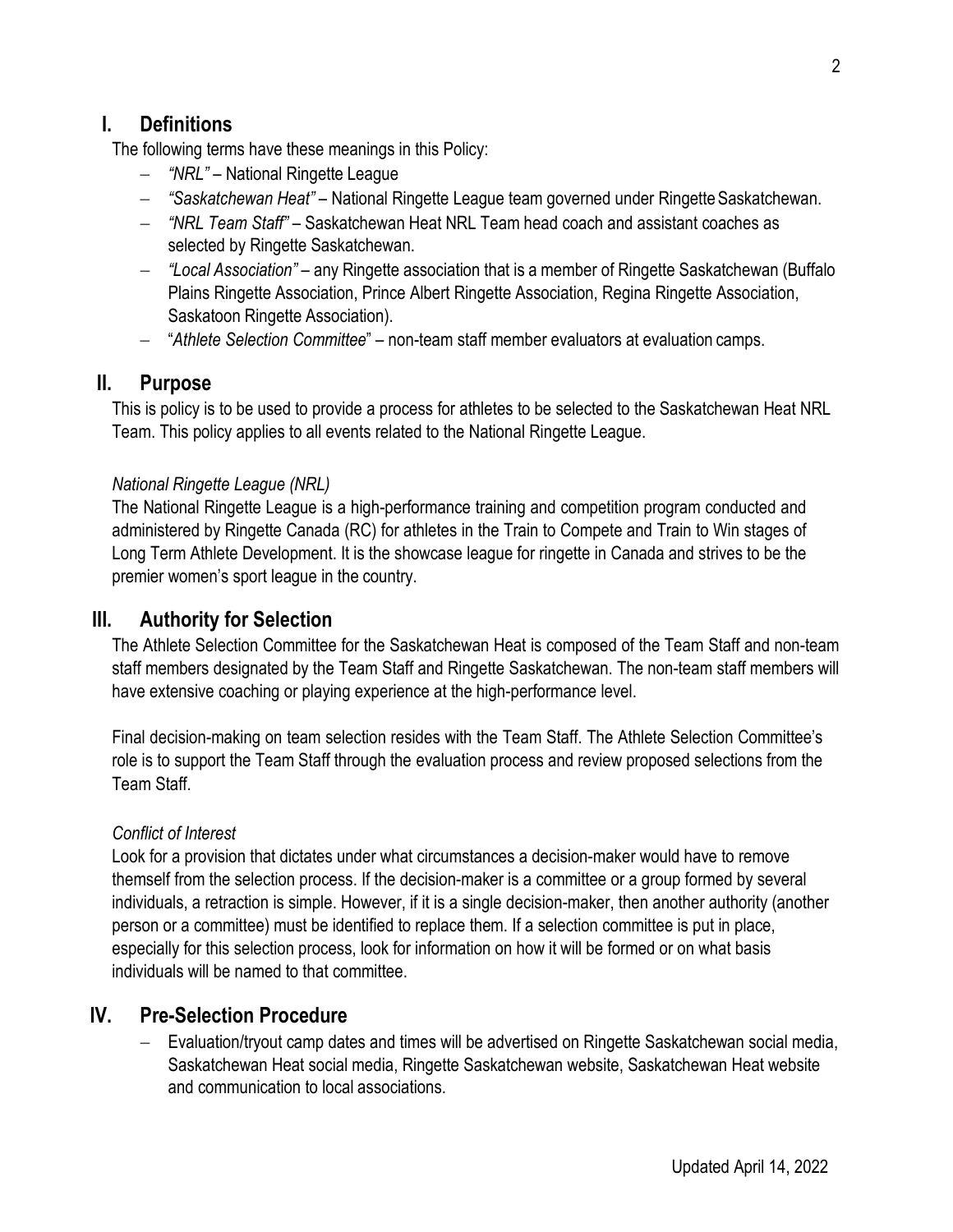− Information with regards to evaluation/tryout camps shall be electronically communicated by Ringette Saskatchewan to all eligible players registered with Ringette Saskatchewan during the previous season.

## <span id="page-2-0"></span>**V. Selection Process**

- − Team Staff will assess each player with specific structured criteria and rate accordingly. Players will be informed of the specific criteria at the first evaluation/tryout camp.
- − Provincial team or NRL (Heat, CRC, WCRC or CWG) team jerseys and pants may not be worn by players during evaluation/tryout camps.
- − Players must attend 80% of evaluation/tryout camps. Failure to meet these criteria can only be for exceptional circumstances, which must be reported to and approved by teamstaff.

#### <span id="page-2-1"></span>*Injury/Illness*

The Head Coach will have the authority to grant exceptions for athletes who wish to attend evaluations/tryouts but are injured and/or ill during or before an evaluation/tryout camp.

The Athlete Selection Committee will:

- − Oversee the evaluation process.
- − Must be able to commit to every evaluation/tryout camp date.
- − Support the Team Staff in determining the athletes who will be offered a position in theprogram.
- − Hold committee meetings at pre-determined set stages of the evaluation/tryout and selection process.
	- o The Committee will meet ahead of any athletes being released from the selectionprocess.
- − Maintain a cumulative record of comments made regarding athletes.
- − Athletes may be grouped into three designations to assist with the selection process:
	- $\circ$  The groupings will assist with the evaluation of specific skills, positions, and/or abilities, for example:
		- To be grouped in A, athletes must receive an overall score of 4.25 or higher
		- To be grouped in B, athletes must receive an overall score of 3.0 or higher
		- To be grouped in C, athletes must receive an overall score of less than 3.0
- − The Athlete Selection Committee, or Head Coach, on behalf of the Team Staff, may remove athletes regardless of where they have ranked as per the terms listed underConsiderations below.

## <span id="page-2-2"></span>**VI. Saskatchewan Heat Team Composition/Formation**

- − Saskatchewan Heat shall consist of a minimum of twelve (12) athletes and a maximum of twentyfive (25) athletes, including goaltenders.
- − Athletes may only attend a tryout camp if they are registered with their Local Association and are a member in Good Standing while also meeting the Saskatchewan Heat Athlete Eligibility Criteria.
- − Athletes will be evaluated and selected by Team Staff with input from the Athlete Selection Committee.
- − Team formation must meet the required Ringette Canada and National Ringette League deadlines as outlined in th[e.](https://www.nationalringetteleague.ca/en/documents)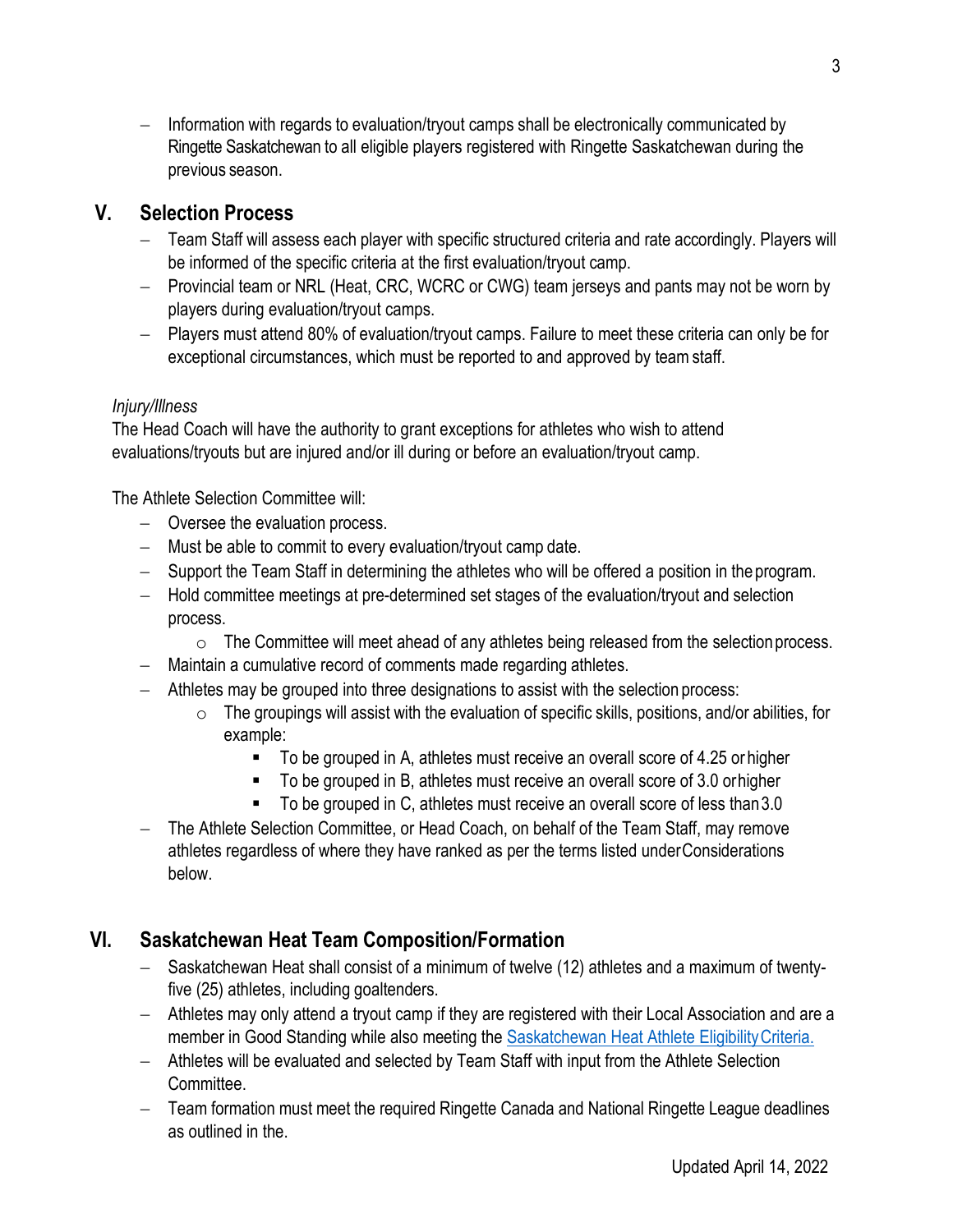## <span id="page-3-0"></span>**VII. Saskatchewan Heat Team Evaluation Criteria**

Saskatchewan Heat Team Staff and Athlete Selection Committee will be looking for the following general criteria to inform selection decisions:

- − Refinement of all skating skills
- − Refinement of all ring skills and position-specific skills
- − Refinement of all goalkeeping skills
- − Refinement of all tactical and strategical skills, ability to understand team strategies based on scouting reports
- − Refined decision-making skills in all competitive situations
- − Advanced mental preparation and refinement of all mental skills
- − High understanding of anxiety control, emotional control, and ability to mentally rehearse game situations
- − Advanced focus management, attentional control, concentration techniques, coping strategies and stress management.
- − High self-awareness, positive thinking, attitude and adjustment, advanced ability to deal with failure and success

## <span id="page-3-1"></span>**VIII. Post Selection Procedure**

When possible, athletes should be notified of their selection results individually. Athletes not selected to the team must be advised by a member of the Team Staff and be informed in writing of the reasons for the non-selection. The athletes selected should be informed of their selection and areas of weakness and strengths discussed.

Team Selection and the decisions of the Athlete Selection Committee can be appealed under Ringette Saskatchewan's Appeals Policy.

## <span id="page-3-2"></span>**IX. Considerations**

Dismissal of an athlete can occur at any time if the athlete:

- − Fails to remain a member in Good Standing withthe program and/or Ringette Saskatchewan or Local Association.
- − Demonstrates behaviour or characteristics that do not align with the Saskatchewan Heat, Ringette Saskatchewan, or Ringette Canada's values.
	- o Examples of poor character attributes include: lack of coachability, poor attitude, lack of demonstrated effort, demonstrates a lack of respect for oneself and others, is unable to accept feedback and constructive criticism.
- − Fails to meet performance expectations.
- − Fails to train towards, or meet the physical standards expected and outlined.
- − Exhibits conduct that is detrimental to the image of Ringette Saskatchewan and the sport of ringette, violates Ringette Saskatchewan policies, violates the Ringette Saskatchewan Code of Conduct and Ethics, violates the Ringette Saskatchewan Social Media Use Policy.
- − Is unable to perform due to injury, illness, or other medical reasons as determined by medical staff, in consultation with the Team Staff.